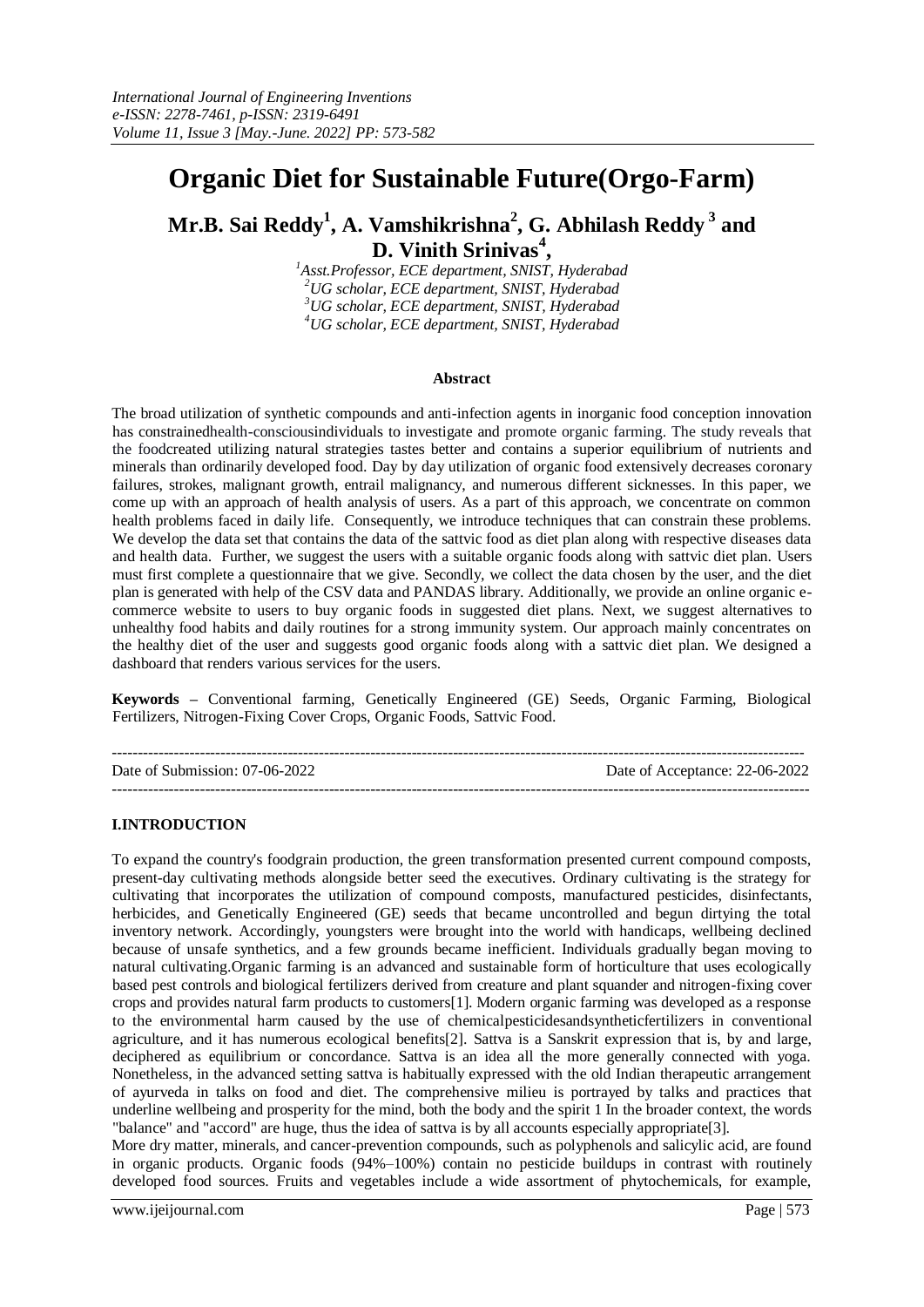polyphenols, resveratrol, and favorable to nutrient C, and carotenoids which are by and large optional metabolites of plants. Organic fruits and vegetables provide 27 percent more vitamin C than conventional agricultural products, according to the study. These auxiliary metabolites have considerable administrative impacts at cell levels and are subsequently observed to be defensive against specific illnesses like tumors, persistent irritations, and different sicknesses[4]. Organic Natural wine has been accounted for to include a more elevated level of resveratrol [5].

As indicated by a Food Marketing Institute (2008), some natural food varieties like corn, strawberries, and marionberries have more noteworthy than 30% of malignancy battling cell reinforcements. The phenols and polyphenolic cancer prevention agents are at a more elevated level in natural leafy foods. It has been assessed that natural plants contain twofold the measure of phenolic compounds as traditional ones [7].

To conquer health issues, an Online Organic item E-Commerce dashboard is created. This mainly concentrates on the healthy diet of the user and suggests with the good organic foods along with diet plan. Consequently, to stay away from wellbeing disintegration this the site advances natural cultivating and its items.

## **Organic E-Commerce Website:**

The primary justification advancing organic items online is on the grounds that utilizing Internets intelligent abilities and giving consistent data, associations can draw in new consumers. This conventional idea of a market is confronted with various issues. These issues include:

• The fundamental requirement for purchasers and dealers to come into actual contact to do their market exercises

The essential requirement for likely purchasers to visit the shop which might require some investment, cash and inconvenience

• Non-adaptability in time use

To beat these issues, On-line shopping dashboard is created.

The rest of the paper is organized as follows. Literature Review is explained in section II. Section III discusses the difficulties of conventional farming. Section IV explains the proposed model. Proposed Model is explained in section IV. Architecture design is explained in section V. Experimental results are presented in section VI. Concluding remarks are given in section VII.

## **II.LITERATURE REVIEW**

The idea of organic farming incorporates three primary objectives—ecological wellbeing, monetary productivity, and social and financial value. The idea of supportability lays in the rule that we should address the issues of the present without putting people's ability to deal with their problems in the future at risk[6]. Food quality and safety are two essential factors that have achieved consistent attention in people. Developing natural cognizance and a few food hazards (for example dioxins, bovine spongiform encephalopathy, and bacterial defilement) have widely diminished the buyer's trust towards food quality somewhat recently. Concentrated regular cultivating can add defilement to the natural pecking order.

Consequently, purchasers quested for safer and better food varieties that delivered through more environmentally and genuinely by provincial frameworks. Naturally developed food and food items are accepted to meet these demands[7]. Natural cultivating and food handling rehearses are wide-running and require the improvement of socially, environmentally, and financially feasible food creation frameworks.

The main four principles of organic farming, as suggested by the International Federation of Organic Agriculture Movements (IFOAM), are health, environment, fairness, and caring. The main principles and practices of organic food production are to motivate and redesign organic cycles in the developing system, keep and improve profound established soil richness., diminish a wide range of contamination, sidestep the utilization of pesticides and manufactured composts, moderate hereditary variety in food, consider the tremendous socioenvironmental effect of food creation, and produce great food in adequate amount[8].

Social sustainability is characterized as a system that improves the prosperity of individuals of an association while strengthening the capacity of future generations to maintain a robust society. It tends to be improved by engaging country poor to get a benefit from plant advancement, offering esteem to local data and practices close by present-day progress, encouraging gender equality in labour, full investment of dynamic rustic networks to upgrade their certainty and emotional wellness, and subsequently decreasing reckless rates among the farmers. Natural cultivating seems to create 30% greater work in rustic regions and work accomplishes better yields per unit of work input[9].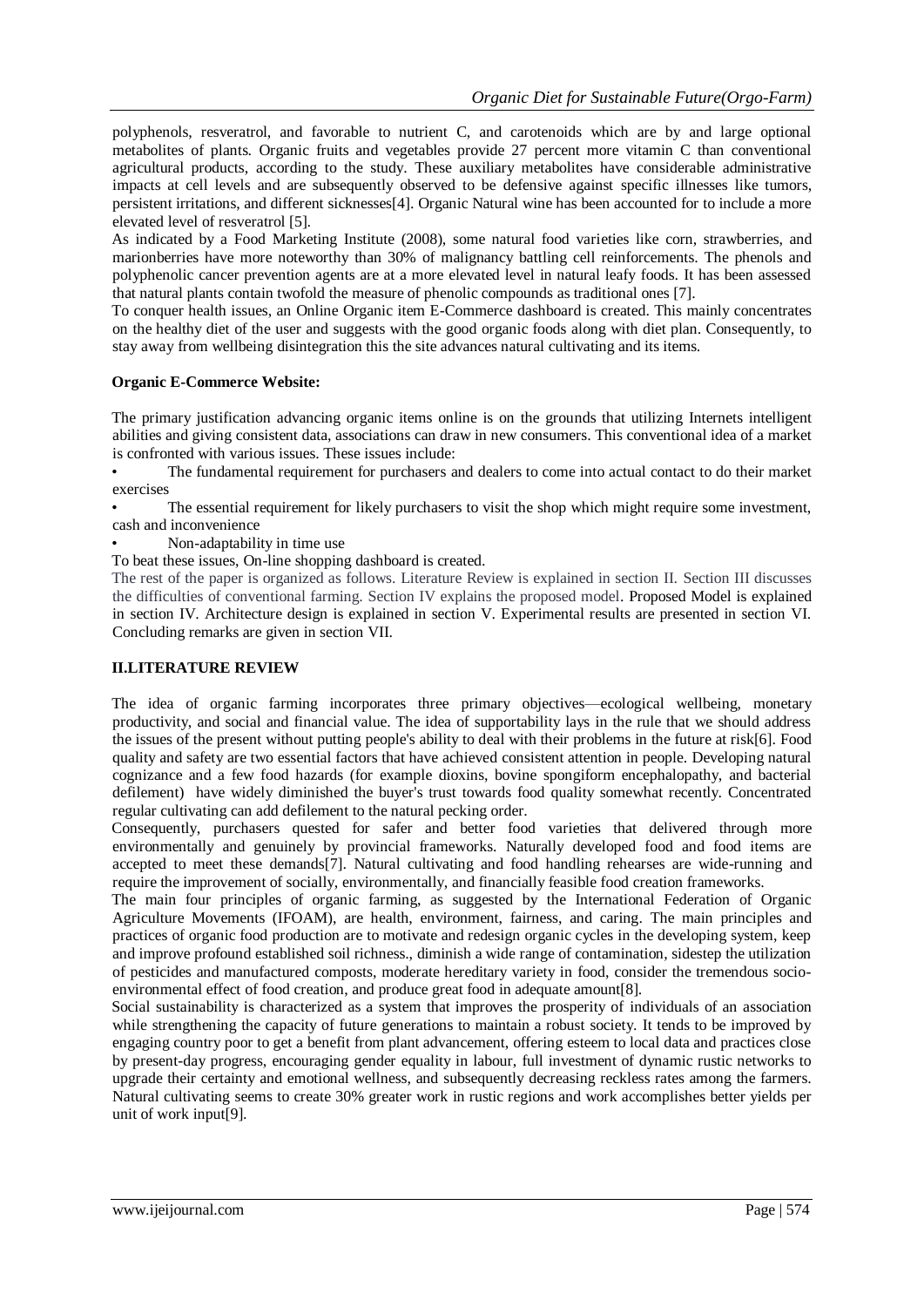## **III.CHALLENGES IN CONVENTIONAL FARMING**

Although conventional horticulture is a broad term with several definitions, a harvest can be classified as conventional if manufactured synthetics are employed to keep track of the plants. In today's farming, a lot of chemical and energy input is required to generate the highest possible crop yield. "In most cases, this practise degrades soil quality and removes biodiversity," says the author. [10].Conventional farming was built to make development more fruitful anyway achieves that adequacy at a massive cost for the environment.

The goal of traditional farming is to increase the maximum harvest yield possible. This is refined using made manufactured substances, genetically changed animals, and different other mechanical things. In keeping a standard structure, biodiversity, soil fruitfulness, and natural prosperity are compromised[11]. These harvests are critical not only for food security but also for the economy. At the point when set up, a conventional farm requires predictable upkeep anyway makes maximal yields.

Maintenance is simplified for ranchers as conventional cultivating normally includes monocropping, but at the same time is over the top expensive. In a regular framework, ranchers will distribute whole fields to only one harvest, which produces consistency. Consistency can decide both the achievement and disappointment of customary frameworks. A uniform yield is ideal since it diminishes work expenses and makes gathering simple, yet it can likewise affect biodiversity and make crops dangerous to microorganisms [12].

Synthetic compounds and hereditarily changed organic entities make the upkeep of traditional frameworks moderately basic for ranchers, however, need a steady contribution of energy and cash. In a traditional setting, farmers can apply pesticides and herbicides to crops at a much faster rate if they are made up of only one type of plant, but this has a number of unintended consequences. Since the objective of traditional farming is to boost yields, ecological wellbeing and biodiversity are typically not ensured.

## **IV.PROPOSED MODEL**

Organic farming addresses the opposite limit of horticulture, while conventional farming handles the first. "Organic agriculture is a creation framework that promotes soil, environmental, and human prosperity". Rather than using inputs with negative consequences, it relies on eco-friendly cycles, biodiversity, and cycles tailored to area conditions. Organic agriculture consolidates culture, innovation, and science to serve the common climate and advance reasonable connections and great personal satisfaction for all included." [13]. Organic agriculture is an all the more sweeping approach to manage developing than ordinary in that it relies upon ecological advantages and is typically significantly less blocking to the incorporating scene. Sustainable agriculture is a trademark technique to create food and has different cultural, monetary, and natural benefits.

There are numerous sorts of organic cultivating that all depend on regular cycles to ensure plant prosperity and collect execution. Economical cultivating denies the usage of designed pesticides, herbicides, and composts to deliver food. All things being equal, ranchers will plant a grouping of plants together to energize biodiversity and stay away from bugs and microbes[14]. Where traditional frameworks advance consistency and depend upon designed engineered compounds for a safeguard against disease and vermin. To combat these issues, viable frameworks rely on biodiversity as an activity.

Ranchers, economies, and food banks all profit from organic farming, which is also environmentally friendly. Preservation agribusiness is one representation of various reasonable cultivating techniques that keep up with monetary benefits and natural well-being. "By increasing soil organic matter content and moisture-holding ability, CA can quadruple subsistence crop output in regions where fertiliser use is uneconomic, and it can maintain production in dry years." [15]. Protection horticulture underlines the focal point of supportable farming in that it centers around delivering exceptional returns without compromising the respectability of the climate.

In the wake of the COVID19 pandemic, individuals are progressively becoming mindful of the significance of good cleanliness, quality nourishment for guaranteeing ideal insusceptible capacity to keep viral/different diseases under control. Vitamin supplements are being consumed by people in order to improve their immune systems. People are gradually developing chronic diseases as a result of negative effects. Excess chemicals released from the medicines used for one particular body organ tend to store in the other organs and causing many chronic diseases. Pesticides and fertilisers are used in conventional farming to create dangerous vegetables and fruits. Cookware, Toothpaste, Soaps we have dangerous chemicals in them. Consequently, We are dealing with harmful and dangerous chemicals daily in every aspect that will not help us to maintain good health. Instead, these substances cause increased tension, rage, and anxiety. If we continue this type of lifestyle, then we indirectly invite many more destructive diseases.

As we understand that the world is in quick need of changing its food propensities from garbage to natural items to keep a solid life, the musing is to foster a dashboard to purchase and sell natural items. The dashboard will contain three significant segments: health predictor, organic foods and healthy swaps, separately.

Any individual who is getting to the dashboard can all things considered purchase organic items like crude materials to develop plants without pesticides at home or straightforwardly buy organic food sources. Another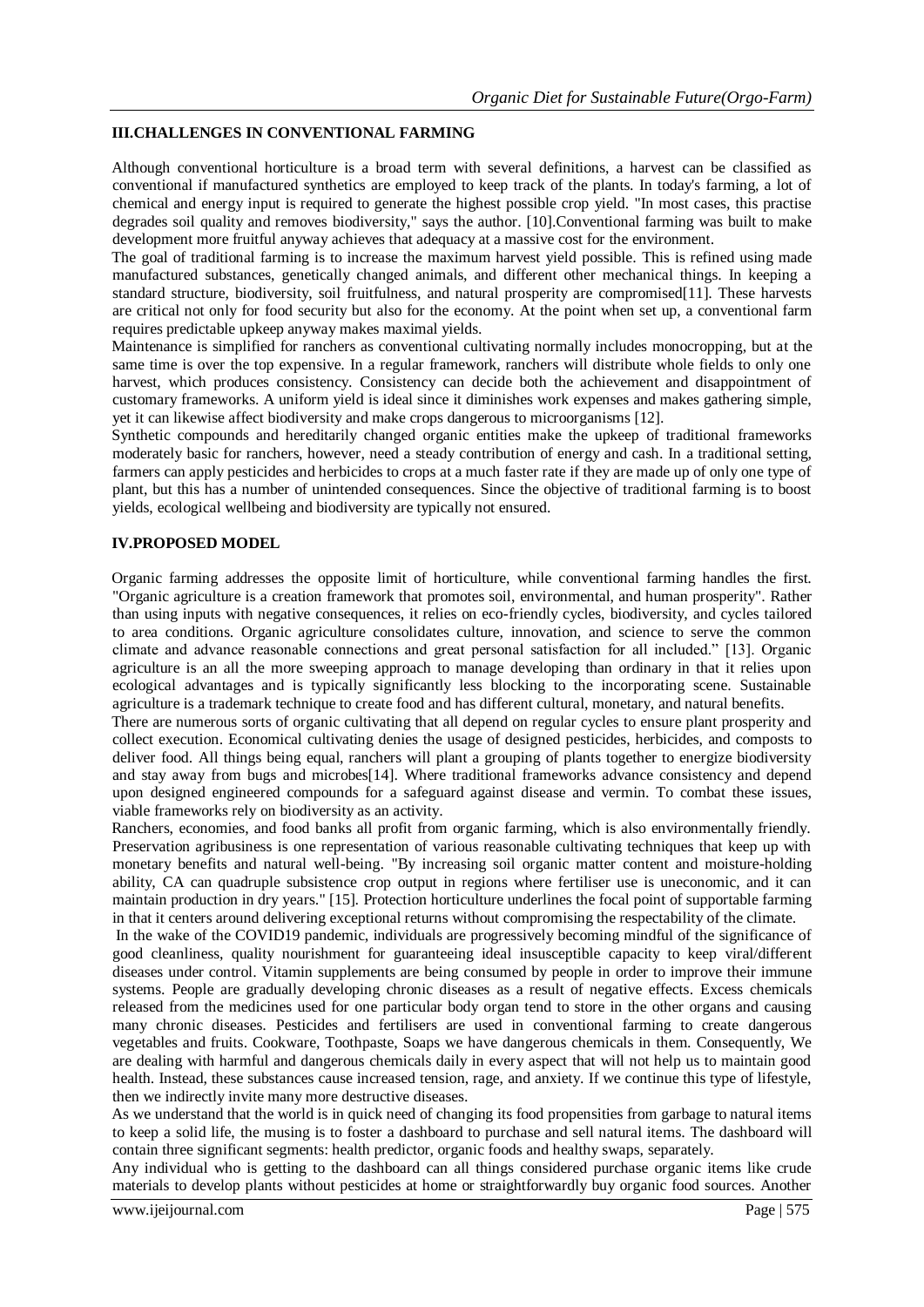exceptional component is the health predictor, the client can answer the poll to get a report on his wellbeing conditions. it can uninhibitedly give the organic and sattvic food diet plan and for the acquisition of those proposed food sources, there is a choice of purchasing here itself.

## **V.ARCHITECTURAL DESIGN**

## **5.1 System:**

Organic Farming is a web application where it can recommend the necessary organic food sources dependent on the examiner the consumer fills. This application is fabricated utilizing a python flask where python is the simplest and quickest approach to run different calculations and execute them in less time. Flask is a web framework module accessible in python where tremendous web applications can be assembled. For the frontend part, HTML, CSS, JAVASCRIPT, and BOOTSTRAP are utilized in this application.

The essential capacities and elements that the dashboard offers are when the consumer will sign in/register or directly access the main page he will see three choices to be specific Questionnaire, Ancient Vedic Practices, and Buy Organic Products. On the off chance that the consumer is fascinated to purchase certain products, he can add those to the truck. Then, at that point, he can add the payment procedure and continue to pay to keep purchasing the items. Subsequent to submitting the request whenever attracted the consumer can then checkout from the site.

## **5.2 Architecture :**

Figure 1 shows the architecture of the web application.

The modules developed are login screen, Questionnaire, purchase organic food varieties, purchase organic items, health predictor, truck, and checkout.



## **Fig 1: Architectural Design**

**a) Login Screen:**The consumer will either register or sign in to utilize the application with the support of this module. This module assists the consumer with filling the individual details to keep up with the details for additional cycles.

**b) Questionnaire:** This is a module that contains a structure with not many basic inquiries which are useful for anticipating the diet plans regimen plans.

- i. Health-related questions are asked
- ii. Data is gathered utilizing the POST method
- iii. Diet plan is recommended using CSV data
- iv. check the alternatives of unhealthy food habits
- v. Ancient Vedic practices are provided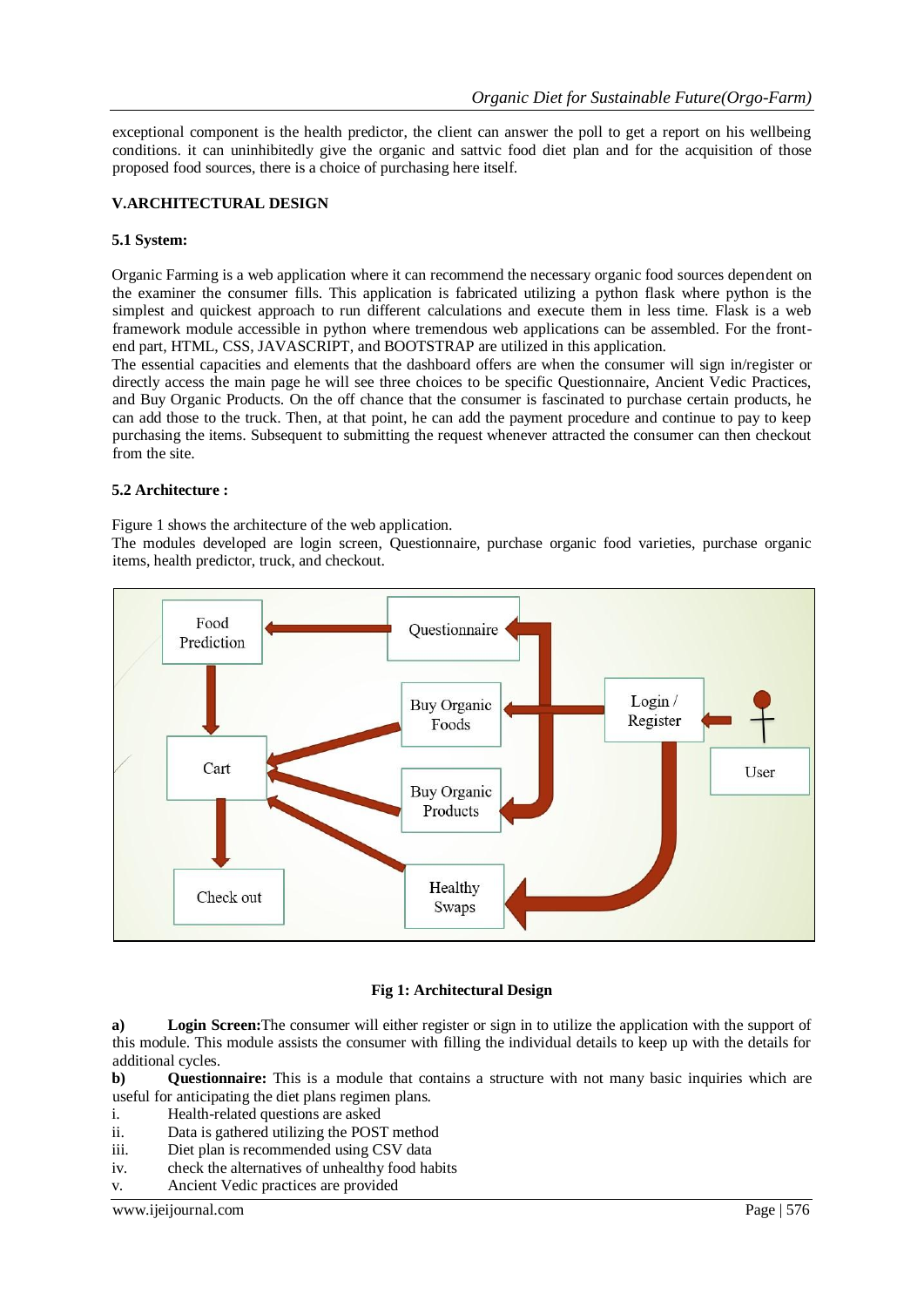www.ijeijournal.com Page | 577

*Organic Diet for Sustainable Future(Orgo-Farm)*

vi. Buy proposed items

**c) Purchase Foods:**This module will let the consumers to purchase natural food varieties like organic products, vegetables, and millets which are accessible at sensible costs.

**d) Purchase Products:** Ordering other natural items like organic manure is likewise accessible from this spot. Thus, this advances the idea of balcony cultivating at home, along these lines helping the climate.

**e) Diet Plan Prediction:** This module that conveys the diet plan prediction is this. Here the consumer will get a suitable eating regimen plan dependent on the data sources gave in the survey.

**f) Cart:** When the consumer is keen on purchasing, then, at that point he will put the items in the truck. Here the entire cost is determined.

**g) Check out:** This module is the place where the charging details are assembled and shown to the client prior to leaving the truck.

#### **The following technologies were used to create the web application's modules: a)PANDAS:**

Pandas is an open-source, BSD-licensed library for python that renders high-performance, easy-to-use data structures and does data analysis. Pandas is a project supported by Number Focus.

## **b)DATETIME:**

It is a python module that will automatically receive the date and time from the global time. We can also receive long ad short time based on the methods it has.

## **c) FLASK:**

Flask is a web development tool that is an easy and fast way to build applications and run anywhere throughout the world.

## **d) JavaScript :**

JavaScript functions are used to the obtain the alternatives of junk foods, unhealthy foods, and cookware utensils.

## **e)App.py :**

This is the module from which the entire programme can be run. It has many methods which support to redirect the web pages from one to another. This is the main function where it can load all the essential template and static folders which can store css and javascript files.

## **f) Predict.py :**

The primary algorithm and the CSV data are worked on in this module. This module will generate the diet plan based on the questionnaire the user fills.

## **VI.RESULTS**

#### **STEP 1:**

When the consumer enters the website, he receives Login Screen wherein he has to Sign in/Register to further utilize the assistance.

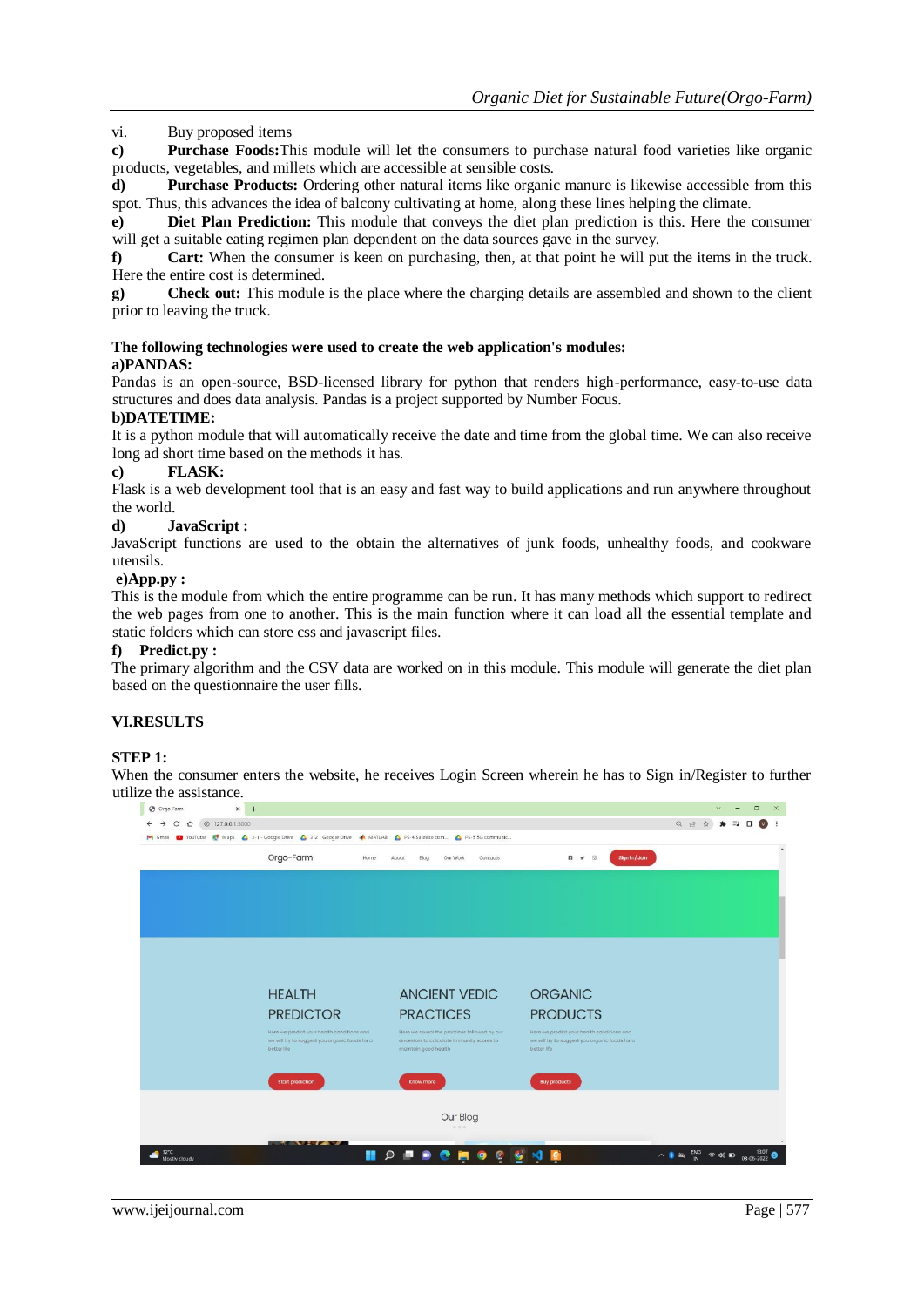## **STEP2:**

Out of the three options the consumer can pick anyone to proceed with; For instance, if he prefers to predict his health he should answer the questions and upon doing so he receives a diet plan.

| M Gmail 19 YouTube R Maps & 3-1 - Google Drive & 3-2 - Google Drive A MATLAB & PE-4 Satellite com & PE-5 SG communic |               |                                                                                                                                                       |  |
|----------------------------------------------------------------------------------------------------------------------|---------------|-------------------------------------------------------------------------------------------------------------------------------------------------------|--|
| Orgo-Farm                                                                                                            | Home<br>About | Our Work<br>Contacts<br>10 ₩ ©<br>Blog                                                                                                                |  |
|                                                                                                                      |               | <b>HEALTH DIET PREDICTOR</b>                                                                                                                          |  |
| User name: enter your name                                                                                           |               | Gender:<br><b>OMale</b>                                                                                                                               |  |
| <b>Contact</b> : enter contact number. *<br>: enter email address<br>Email                                           |               | Gremale                                                                                                                                               |  |
| Age : Select your age to approx. range<br>Q(20)<br>$-21 - 40$<br>$Q41 - B0$<br>$O81 - B0$                            |               | Height: Select your height to approx. range(in Feets)<br>$-41 - 412$<br>$-51 - 56$<br>$957 - 512$<br>$O = 60$                                         |  |
| Weight: Select your weight to approx. range(in KGs)<br>O <sub>c</sub> 55<br>$C66 - 80$<br>$Q81 - 100$<br>Фиоп        |               | Any Disease history:<br><b>O</b> Diabotes<br><b>Okidney Issue</b><br><b>CHeart Disease</b><br>Civer Issue<br><b>O Joint Pains</b><br><b>O</b> Thyroid |  |
| Blood Pressure : Select your BP to approx. range<br><b>Olow</b><br>Moderate<br><b>OHigh</b>                          |               | Diet Plan:<br><b>Building</b><br><b>O</b> lifestyle<br><b>O</b> Hoaling<br><b>Chappy Disease</b>                                                      |  |
| submit                                                                                                               |               | <b>NOTE</b><br>DIET PLAN<br><b>RECOMMENDED FOR:</b>                                                                                                   |  |

## **Step 3 :**

After submitting the responses, the consumer will receive the diet plan along with the alternatives of unhealthy food habits and ancient Vedic practices.

| <b>B</b> Eat Healthy Stay Healthy - Blog P X<br>$+$                                                       | σ                                                                        |
|-----------------------------------------------------------------------------------------------------------|--------------------------------------------------------------------------|
| <b>4</b> 127.0.0.1:5000/login<br>∩                                                                        | $Q \not\Rightarrow$                                                      |
| YouTube R Maps A 3-1 - Google Drive A 3-2 - Google Drive A MATLAB A PE-4 Satellite com A PE-5 5G communic |                                                                          |
|                                                                                                           |                                                                          |
| *******PATIENT'S HEALTH ANALYSIS*******                                                                   |                                                                          |
| <b>NAME</b><br>: Vinith                                                                                   |                                                                          |
| <b>GENDER</b><br>: Male                                                                                   |                                                                          |
| $: 21 - 40$<br><b>AGE</b>                                                                                 |                                                                          |
| $:51 - 56$<br><b>HEIGHT</b>                                                                               |                                                                          |
| $:56 - 80$ kg<br><b>WEIGHT</b>                                                                            |                                                                          |
| <b>DISEASE</b><br>: Diabetes                                                                              |                                                                          |
| <b>BP</b><br>Moderate                                                                                     |                                                                          |
| DIET PLAN : Lifestyle                                                                                     |                                                                          |
|                                                                                                           |                                                                          |
| <b>Calculate Your Body Mass Index (BMI)</b><br>Height(in CM): enter your height                           |                                                                          |
|                                                                                                           |                                                                          |
| <b>Weight(in KG): enter your weight</b>                                                                   |                                                                          |
| Calculate                                                                                                 |                                                                          |
|                                                                                                           |                                                                          |
|                                                                                                           |                                                                          |
|                                                                                                           |                                                                          |
|                                                                                                           |                                                                          |
|                                                                                                           |                                                                          |
| YOUR PROBABLE DIET PLAN                                                                                   |                                                                          |
|                                                                                                           |                                                                          |
| · Pre-Breakfast (8:00 am):- Ash gourd juice or Coconut Water or Vegetable Juice                           |                                                                          |
| · Breakfast(10:00 am):- Seasonal Fruits or Smoothie or Occasional Smoothie Bowl                           |                                                                          |
| • Lunch(1:00 pm):- Grain Meal(Satvic Roti-Sabzi or any grain with lots of veggies)                        |                                                                          |
| • Mid-Meal(4:00 pm) - Any one seasonal fruit if bungry                                                    |                                                                          |
| 32°C                                                                                                      | ENG<br>13:08<br>03-06-2022<br>$\Leftrightarrow$ $\circledcirc$ $\bullet$ |

**Fig 4: displays the consumer's health details**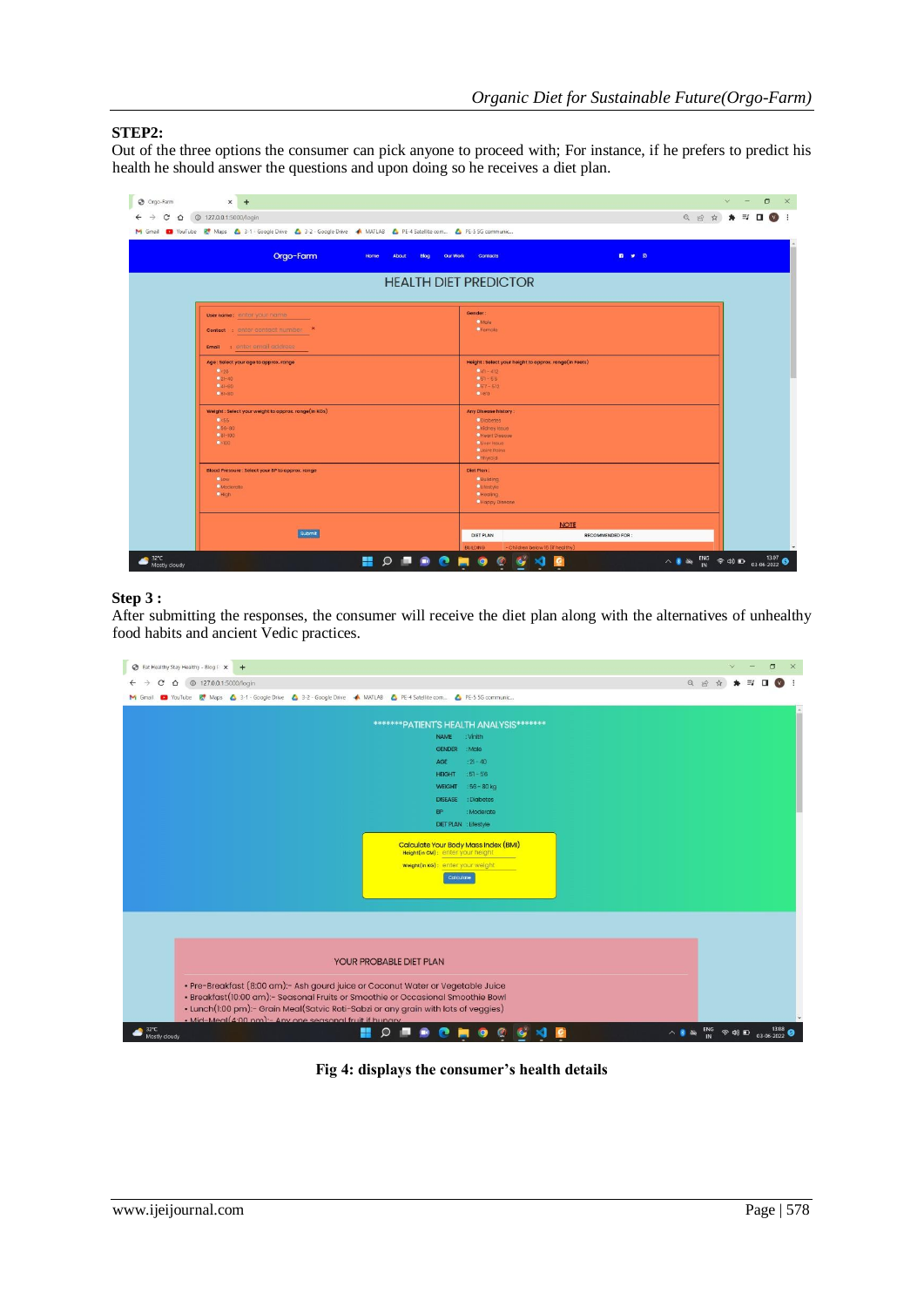

**Fig 6: Demonstrates the four possibilities for a happy and healthy existence**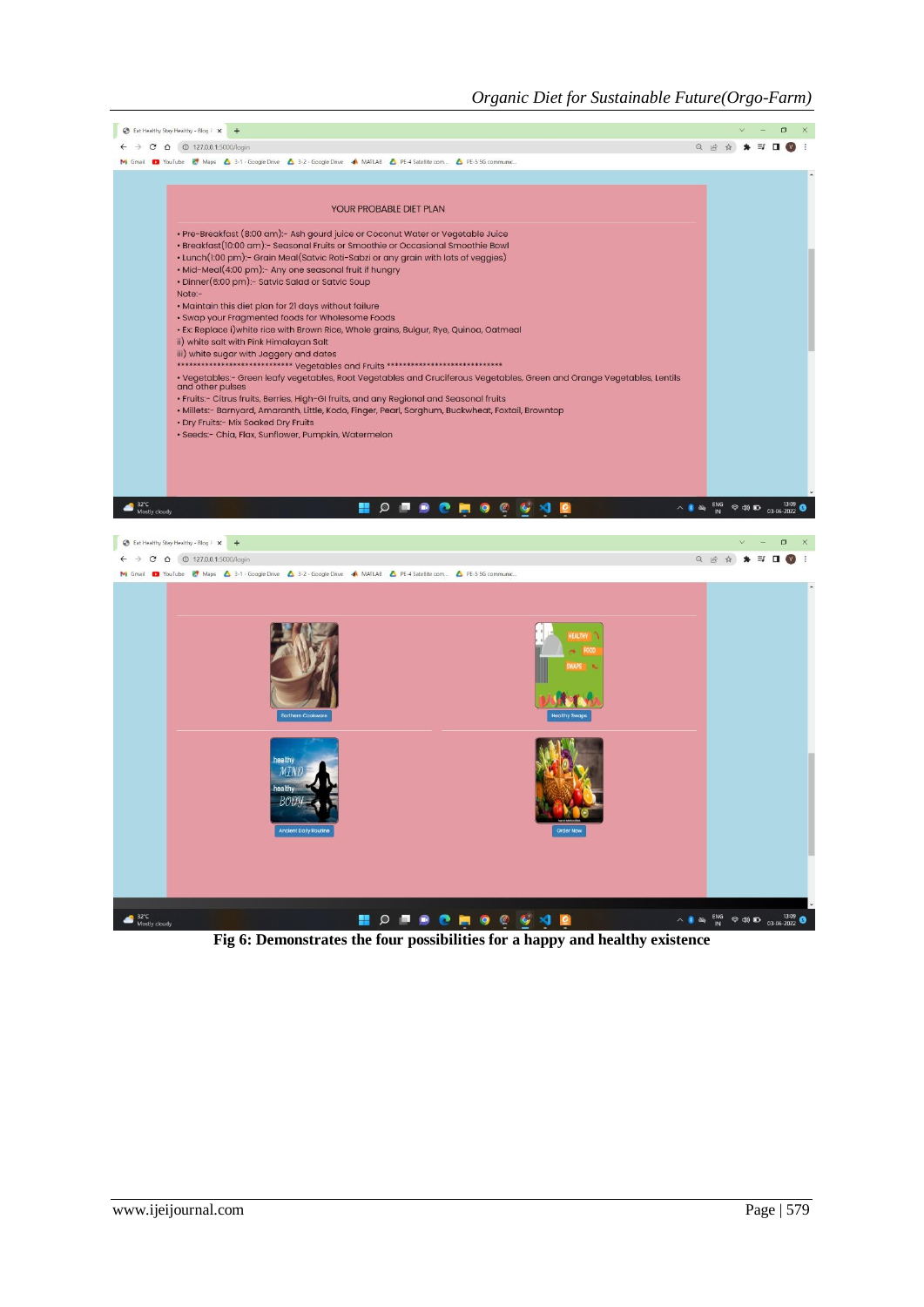## **Step 4 :**

If the consumer wants to know the alternatives to unhealthy food habits then he has to click on the healthy swaps and check those alternatives.



## **Step 5 :**

If the consumer wants to know the ancient Vedic practices to boost the immunity system then he has to click on the Ancient Daily Routine.

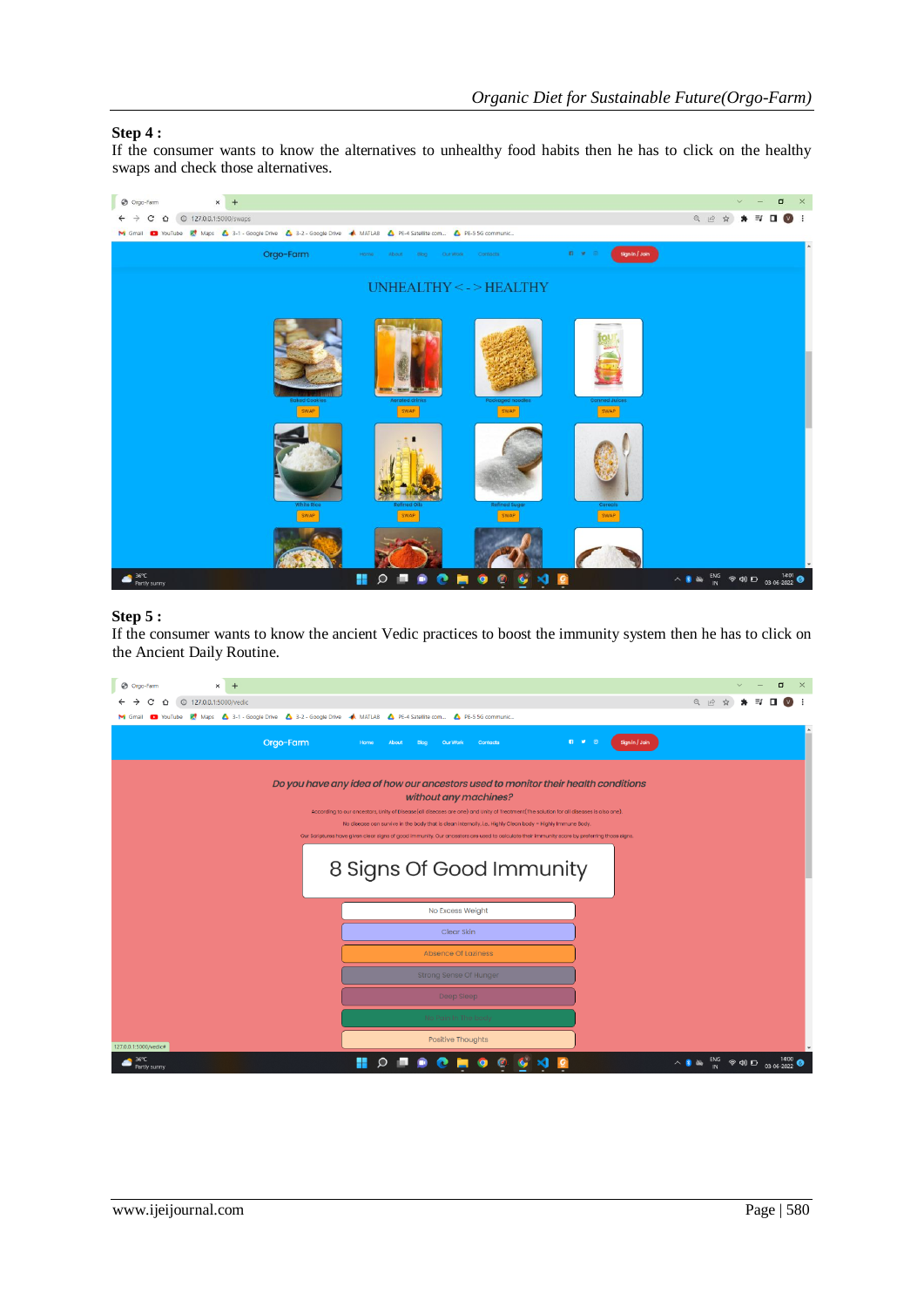## **Step 6 :**

If the consumer wants to purchase foods then receives to select from the available items and add them to the cart.



**Fig 9: displays the available list of foods.**

## **VII.CONCLUSION**

To end this paper, implementing organic farm practices is the only way to protect future generations from dangerous chemicals and health hazards. Following the sattvic food diet plan improves the positive thoughts among the people and promotes peace and prosperity everywhere. Our approach is to promote chemical-free soil and healthy people for a sustainable future.

Though consuming organic foods has been followed in the villages, we want to implement it in cities where the people suffered more from health issues. This web application can be additionally evolved and changed over to a handy application where it can caution the client not to miss their eating regimen as per the time set by the client himself . The remainders will be intriguing and may be useful to the elderly.

## **VIII. REFERENCES**

- [1]. Le Campion, A., Oury, FX., Heumez, E. *et al.,* "Conventional versus organic farming systems: dissecting comparisons to improve cereal organic breeding strategies", *Org. Agr.* 10**,** pp. 63–74, 2020.
- [2]. Sunil Bhutada, B. Samitha and Vignesh Pasula ," Strengthening Human Immune System Through Predictive Diet Plan", I J R B A T, Issue (IX), Vol. II, pp. 56-59, 2021.
- [3]. Stephen Jacobs," A Life in Balance: Sattvic Food and the Art of Living Foundation," Faculty of Arts, University of Wolverhampton, 2018.
- [4]. Lairon, D. , "Nutritional quality and safety of organic food", A review, Agronomy for Sustainable Development, 30: pp. 33–41, 2010.
- [5]. Levite, D., Adrian, M., Tamm, L., " Preliminary results of resveratrol in wine of organic and conventional vineyards ", In: Proceedings of the 6th International Congress on Organic Viticulture, Basel, Switzerland, pp. 256–257, 2000.
- [6]. Suryatapa Das, Annalakshmi Chatterjee and Tapan Kumar Pal, " Organic farming in India: a vision towards a healthy nation Food Quality and Safety, 2020, 4, 69–76 doi:10.1093/fqsafe/fyaa018, Advance Access publication, 2020.
- [7]. Rembialkowska, E., "Quality of plant products from organic agriculture", Journal Science of Food and Agriculture, 87: 2757–2762, 2007.
- [8]. International Federation of Organic Agriculture Movements (IFOAM). The IFOAM basic standards for organic production and processing. General Assembly, Argentina, November, IFOAM, Germany. Organic Food Production Act of 1990 (U.S.C) s. 2103, 1998.
- [9]. Pandey, J., Singh, A., "Opportunities and constraints in organic farming: an Indian perspective", Journal of Scientific Research, 56: 47– 72, ISSN: 0447-9483, 2012.
- [10]. *USDA.Gov*. U.S. Department of Agriculture. 2013. We[b. http://www.nal.usda.gov/history-art-and-biography/history-agriculture. 1](http://www.nal.usda.gov/history-art-and-biography/history-agriculture.%201%20May%202013)  Ma[y2013.](http://www.nal.usda.gov/history-art-and-biography/history-agriculture.%201%20May%202013)